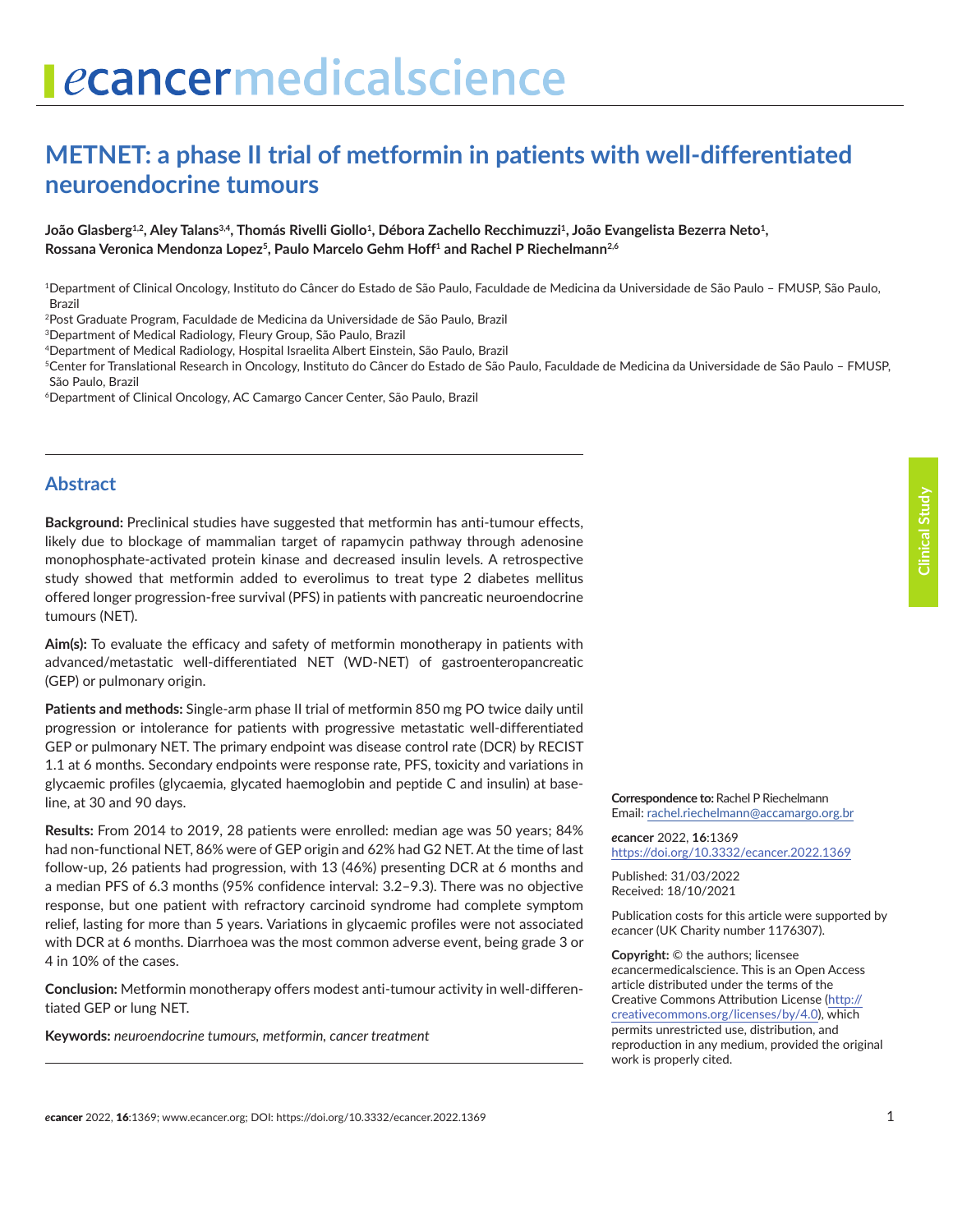# **Introduction**

Neuroendocrine tumours (NET) are rare neoplasms originating from neuroendocrine cells present throughout the body. In recent years, there has been an increase in the incidence of NETs, and their current rate of incidence is 6.98 cases per 100,000 individuals in the United States [\[1\].](#page-11-0) While this increase can be explained by early-stage disease incidentally detected through imaging and endoscopy tests, the incidence of advanced stage has also increased, with an estimated survival rate of 30% in 5 years [\[2\]](#page-11-0).

In recent years, several new treatments have emerged to control this heterogeneous group of tumours. The treatments for metastatic NET include peptide receptor radionuclide therapy, somatostatin analogues, chemotherapy, multi-tyrosine kinase inhibitors and everolimus, a potent inhibitor of the mammalian target of rapamycin (mTOR) serine threonine kinase. The choice of electing one of these therapies depends on patients' clinical features and NET pathological parameters, such as mitotic rate, Ki-67 index, tumour volume and primary tumour site, making the treatment of NET a challenge [\[3\].](#page-11-0)

The mTOR blockade leads to inhibition of the Phosphoinositide 3-kinase/AKT (PI3K/AKT)/mTOR pathway, which plays an important role in cell growth, protein translation, and cell metabolism in several types of neoplasms [\[4\]](#page-11-0). For example, a preclinical study in pancreatic NET (PNET) cell cultures demonstrated that mTOR inhibition by rapamycin reduced cell proliferation and induced apoptosis [\[5\].](#page-11-0) Thereafter, a series of placebo-controlled randomised clinical trials with everolimus in different populations of NET patients confirmed the anti-tumour effects of the mTOR inhibition in NET, as demonstrated by significant gains in progression-free survival (PFS) times [\[6–8\].](#page-11-0) Another characteristic of everolimus is its role in reducing hormonal secretion of functioning tumours such as metastatic insulinoma and NET patients with carcinoid syndrome [\[6, 9\]](#page-11-0).

Metformin is widely used to treat individuals with type 2 diabetes mellitus (T2DM). Epidemiological studies in patients with T2DM suggest a possible protective role of metformin against the development of neoplasms [\[10, 11\].](#page-12-0) In addition, preclinical studies have shown that metformin reduced cell viability in neuroendocrine cell cultures [\[12,13\]](#page-12-0), mainly through mTOR inhibition [14-16]. Clinical evidence has also pointed to anti-tumour properties of metformin. The larger retrospective series evaluated 445 Italian patients with metastatic pancreatic NET treated with everolimus with or without somatostatin analogues or somatostatin analogues alone. In this study, investigators reported a twice longer median PFS for patients who were administered metformin to treat T2DM, when compared with patients who received insulin, and a significant reduced risk of progression in comparison to normoglycaemic patients: median of 44.2 months for those treated with metformin [hazard ratio (HR): 0.81; 95% confidence interval (CI): 0.60–1.1; *p* = 0. 18 versus normoglycaemic patients] and 20.8 months for those treated with others treatments (hazard ratio, 0.49; 95% confidence interval, 0.34–0.69; *p* < 0.0001) [\[17\]](#page-12-0). Yet, it remains to be determined whether metformin has anti-tumour activity in non-diabetic NET patients. While the mechanisms by which metformin exerts its anti-tumour effect are still not completely elucidated, studies have indicated two main mechanisms of action: (1) inhibition of mTOR, via the activation of adenosine monophosphate-activated protein kinase, which is a negative modulator of mTOR [\[18–22\];](#page-12-0) and (2) reduction of promitogenic factors such as insulin and insulin-like growth factor 1 (IGF-1), a known metformin effect on glucose metabolism [\[19\].](#page-12-0)

Based on such preliminary evidence of NET-directed metformin, we conducted a phase II single-arm clinical trial to investigate the antitumour activity of metformin monotherapy in patients with advanced/metastatic well-differentiated NET (WD-NET) of gastroenteropancreatic (GEP) or pulmonary origin.

# **Methods – patients**

The study participants were recruited from the gastrointestinal outpatient cancer clinic of the Instituto do Cancer do Estado de São Paulo, São Paulo, which is publicly funded, affiliated with the University of Sao Paulo and among the largest cancer centres in Brazil. The local ethics committee approved the study and all patients provided written informed consent. The trial was registered in ClinicalTrials.gov as NCT02279758.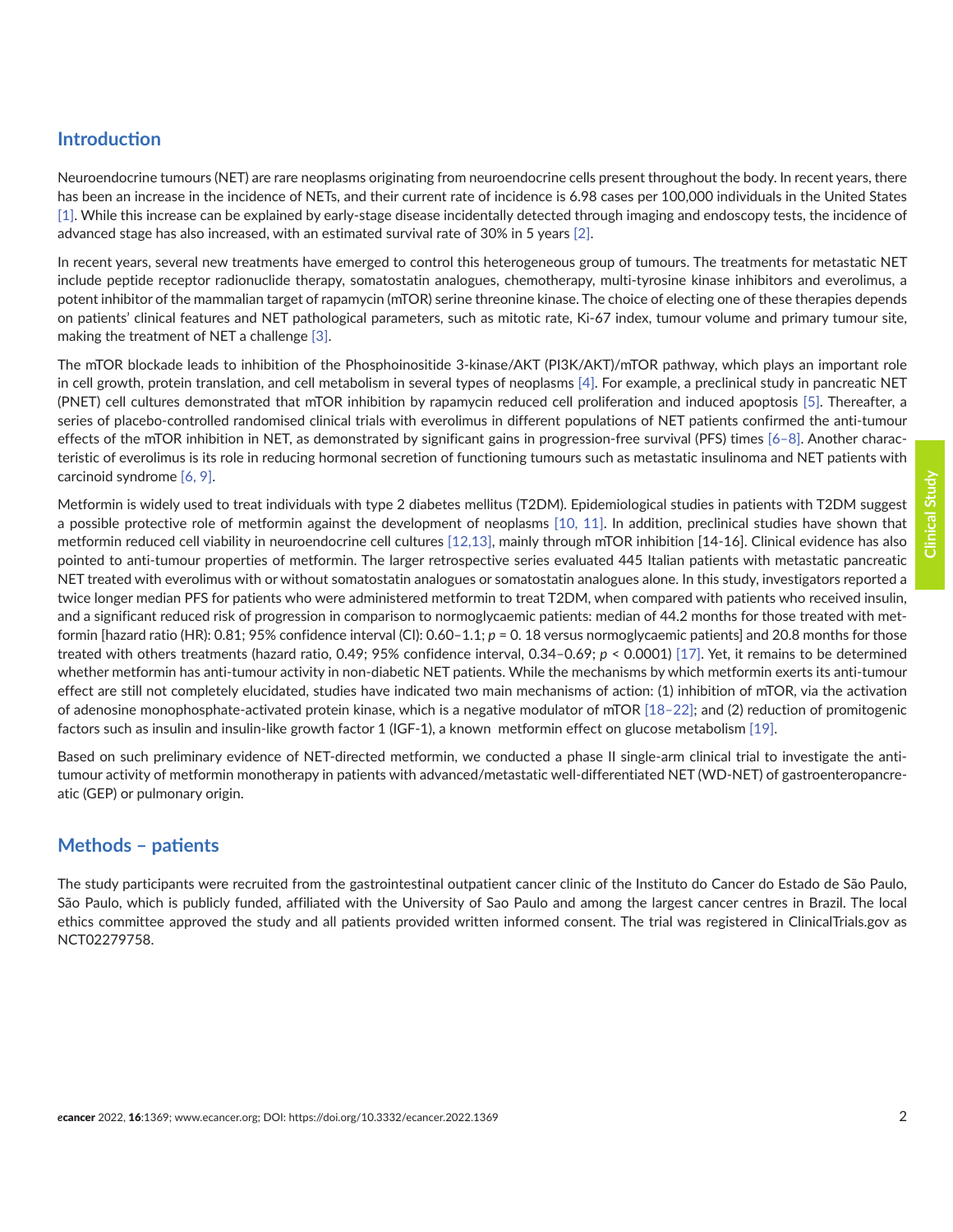Eligible patients were older than 16 years, had a histological diagnosis of a WD grade 1 or 2 NET of GEP or pulmonary origin and metastatic disease, were Eastern Cooperative Oncology Group (ECOG) score of 0–2 and presented radiological progression of disease within the previous 3 months as per the attending physician's discretion. WD-NET was defined based on the WHO classification 2019 grade 1 and 2 for digestive NEN [\[23\];](#page-12-0) patients with typical or atypical lung NEN were also eligible. Any prior line of therapy was allowed, and somatostatin analogues could be used concurrently with metformin to control hormone-related symptoms of functioning NET. Exclusion criteria were inability to take oral tablets, clinically relevant laboratory abnormalities (haemoglobin < 8 g/dL, platelets < 100,000/mm<sup>3</sup>, neutrophil count < 1,500/  $\text{mm}^3$  and creatinine  $> 1.5$  times the upper limit of normal range), decompensated hormonal syndrome or rapidly progressive disease requiring cytotoxic chemotherapy, current use of metformin or used this drug in the last 3 months prior to study enrolment, history of hypersensitivity to metformin, active infection, use of experimental therapies or simultaneous participation in another clinical trial, chemotherapy within 3 weeks of study enrolment and pregnant or lactating patients.

#### **Methods – materials**

In this single-institution, single-arm phase II clinical trial, we enrolled patients with WD-NET to receive metformin as a single agent until disease progression, unacceptable toxicity or consent withdrawal. Metformin was administered in 850 mg PO tablets twice a day with water and meals as monotherapy for patients with non-functioning tumours and in combination with somatostatin analogues for functioning NETs. In case of grade 3 or 4 toxicity, according to the National Cancer Institute Common Terminology Criteria for Adverse Events criteria (NCI-CTC AE) version 4.03, a dose reduction of metformin to 850 mg once daily was allowed after improvement of symptoms to grade 1. Patients who required more than 3 weeks to recover from drug-related adverse events or who could not tolerate metformin 850 mg per os (PO) once daily were discontinued from the trial – but continued to be followed with image tests to evaluate disease progression. Metformin was provided to patients by the study team at every medical visit. Drug adherence was monitored on every medical visit by the trial investigators, directly enquiring patients and performing drug accountability by checking empty blisters. We expected a minimal of 80% of the adherence of metformin throughout the study.

After signing the informed consent, patients underwent the following baseline assessments: radiographic evaluation with computerised tomography (CT) and/or magnetic resonance imaging of thorax, abdomen and pelvis within 4 weeks of metformin first dose; clinical examination and consultation, serum routine laboratory tests (complete blood cell counts, sodium, potassium, urea, creatinine, aspartate aminotransferase and alanine aminotransferase), specific hormones/peptides for functioning NET and fasting glycaemic profile (fasting blood glucose, serum insulin, glycosylated haemoglobin and peptide C within 7 days of metformin first dose). Patients underwent medical examination and serum tests monthly (±7 days) and radiographic evaluation and specific hormones/peptides for functioning NET every 3 months (±7 days) until disease progression. Fasting glycaemic profiles were collected at baseline, in 3 and 6 months from metformin first dose.

The following demographics, clinical and NET-related data, were prospectively collected: age at study entry, sex, primary NET origin, if functioning NET (and related hormone/peptide), comorbid illnesses, concurrent medications, ECOG, weight and height, NET type (G1 or G2) and Ki-67 index.

## **Methods – endpoints and assessments**

The primary endpoint of the trial was disease control rate (DCR) at 6 months from metformin initiation. DCR was defined as the proportion of patients without tumour progression (e.g., stable, partial or complete response), according to the response evaluation criteria in solid tumours (RECIST) 1.1 [\[24\].](#page-12-0)Secondary endpoints were PFS, toxicity measured by the NCI-CTC AE version 4.03 and variations in glycaemic profiles throughout the study and their association with DCR at 6 months. PFS was defined as the time from first metformin dose to documented disease progression or death, according to the RECIST 1.1 [\[24\]](#page-12-0). We planned exploratory analyses of PFS and DCR by subgroups of body mass index (BMI <25 and ≥25 kg/m2). The use of this cut-off was based on BMI scale, which is considered normal BMI between 18.5 and 24.9 kg/m2.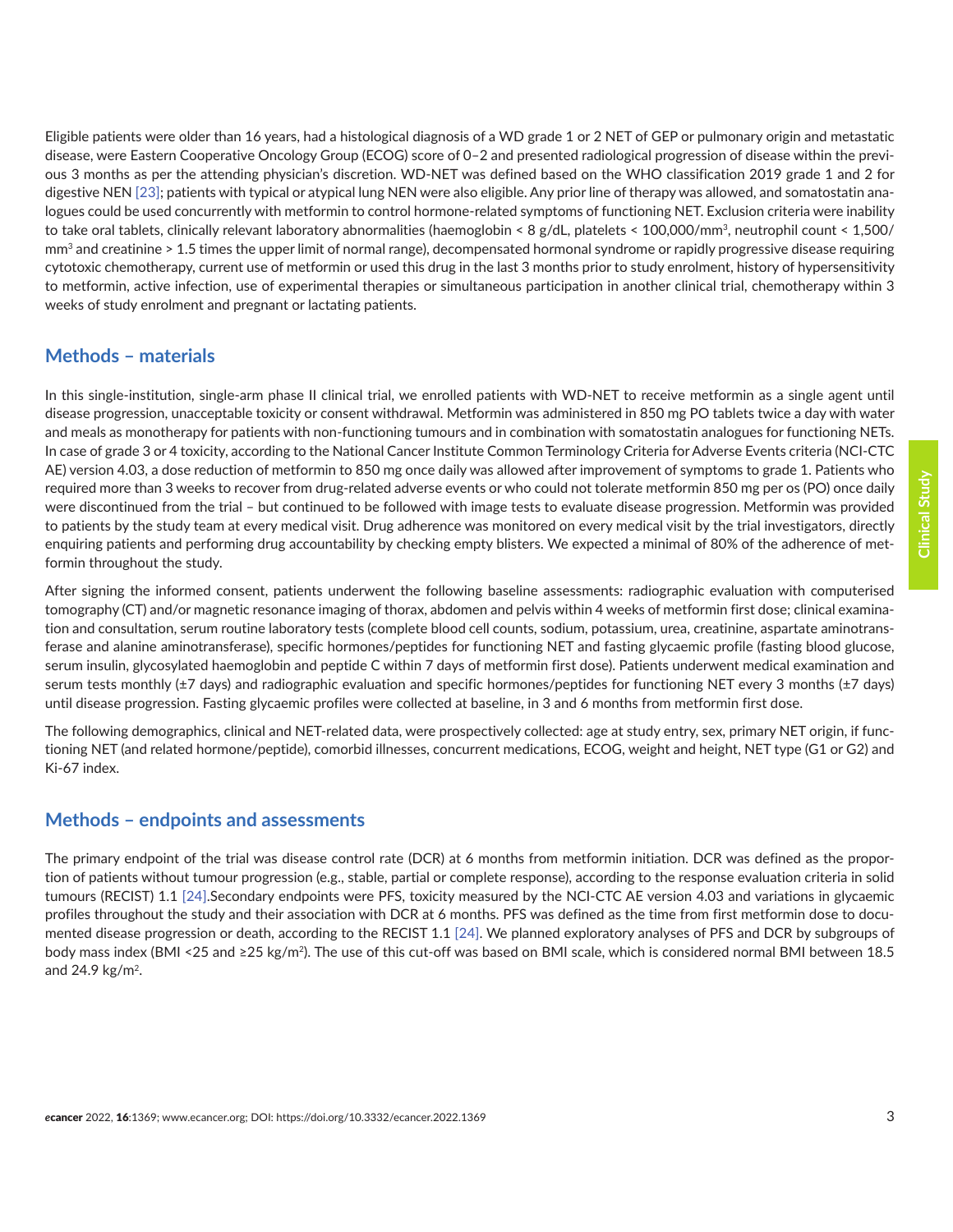# **Methods – statistical analysis**

Descriptive statistics were used to summarises categorical and quantitative variables, with their respective measures of dispersion. Comparisons between quantitative variables were made using the Mann–Whitney's non-parametric test. Efficacy and toxicity analyses were performed by intent to treat, considering all patients who received at least one dose of metformin. 95% confidence intervals (CI) were calculated for the proportions of patients who achieved DCR. The Kaplan–Meier method was used to estimate PFS of all patients and by subgroups of body mass index (BMI <25 and ≥25 kg/m<sup>2</sup>). The reverse Kaplan–Meier method was used to estimate the follow-up time, considering date of progression as the outcome event. The comparison between such subgroups was made by the log-rank test. Associations between BMI subgroups and DCR at 6 months were evaluated by the Chi-square test. Associations between variations in fasting glycaemic profiles and DCR at 6 months were measured by Mann–Whitney's test. Two-sided *p*-values < 0.05 were considered significant. The best response achieved by each patient, reported as percentages of maximum changes in target NET lesions sizes from baseline (excluding new lesions), was presented in a waterfall plot.

The sample size was arbitrarily determined to be 30 patients, since this was the first prospective study addressing the efficacy of metformin for NET. For interpretation purposes, the study would be considered positive if at least half of the patients achieved the primary outcome of DCR at 6 months. This was based on the results of the phase III trials in NET, where approximately half of the patients are progression-free at 6 months [\[7,](#page-11-0) [8\].](#page-11-0)

#### **Results**

From July 2014 to August 2019, 29 patients were offered the trial and 28 consented, composing the study population; one patient refused to participate because she was concerned with the possible metformin-associated side effects of weight loss. The majority (53%) were male, with a median age of 50 years and median BMI of 27.05 kg/m<sup>2</sup>. Two (7%) patients had T2DM and both were taking insulin. The most common primary sites were midgut (*N* = 12; 43%) and pancreas (*N* = 9; 32%). Twenty-four (85%) patients had non-functioning NET and most had a grade 2 NET (*n* = 20; 71%). Of these grade 2 NET patients, 12 had Ki-67 between 3% and 10%, and 8 patients had Ki-67 between 11% and 20%. The great majority of patients (*N* = 21; 75%) received at least one prior systemic NET-directed therapy prior to metformin, with nearly 40% being pretreated with a somatostatin analogue. Four patients (14.2%) had functioning NETs and received metformin combined with a somatostatin analogue. [Table 1](#page-4-0) summarises the patients' characteristics.

Thirteen patients achieved disease control at 6 months, with a DCR of 46% (95% CI: 27–66%). There was no association between DCR at 6 months and BMI subgroups (p=0.48). In a median follow-up time of 6.3 months (95% CI: 2.5–10.1), median PFS was 6.2 months (95% CI: 3.2–9.3; [Figure 1](#page-5-0)).

When patients were grouped according to BMI, the median PFS of patients with BMI of <25 and ≥25 kg/m<sup>2</sup> was 12.9 (95% CI: 2.5-23.22) and 6.3 (95% CI: 3.38–9.21) months, respectively (*p* = 0.93; [Figure 2\)](#page-6-0).

No patient presented objective radiological response. Stable disease was the best response achieved by 86% of the patients. Only four patients had functioning tumours, with three presenting carcinoid syndrome. No reduction in 5-hydroxyindoleacetic acid levels was observed in the 24-hour urine test with the use of metformin. However, one patient with refractory carcinoid syndrome to octreotide LAR 30 mg reported remission of symptoms with the use of metformin combined with octreotide, lasting for 3.3 years. [Figure 3](#page-7-0) shows a summary of the maximum changes in tumour sizes from baseline.

# *Glycaemic profiles*

Median and mean serum levels of fasting insulin, glucose, glycated haemoglobin and C-peptide at baseline, at 3 months and 6 months, are shown in [Table 2.](#page-7-0)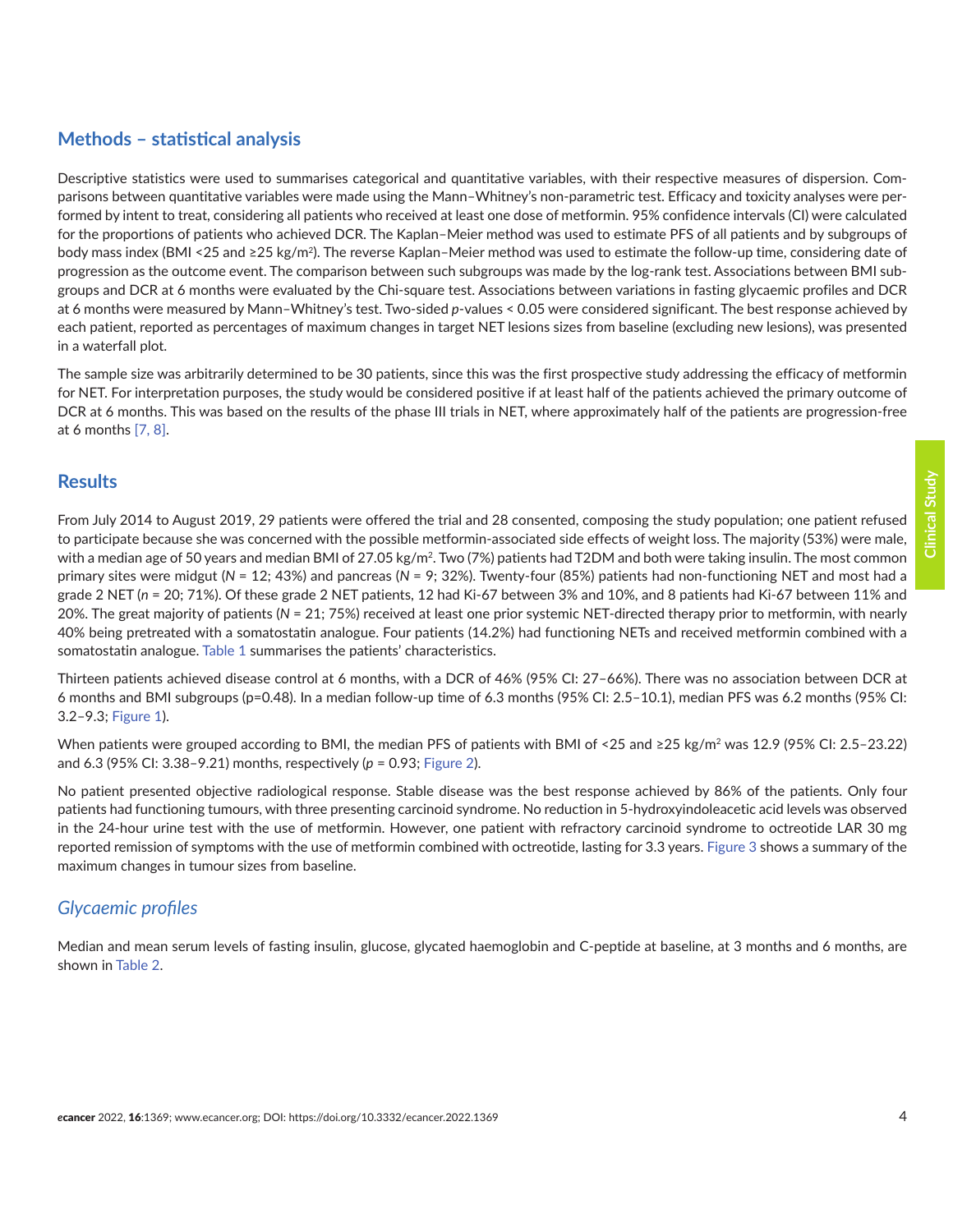| Characteristic                          | Value               |  |
|-----------------------------------------|---------------------|--|
| Age, years                              | 50 (32-72)          |  |
| Gender                                  |                     |  |
| Male                                    | 15 (53.6)           |  |
| Female                                  | 13 (46.4)           |  |
| BMI (kg/m                               |                     |  |
| $25$                                    | 11 (39.3)           |  |
| $\geq$ 25                               | 17 (60.7)           |  |
| <b>ECOG</b>                             |                     |  |
| $\mathsf{O}\xspace$                     | 21 (75)             |  |
| $\mathbf{1}$                            | 6(21.4)             |  |
| $\overline{2}$                          | 1(3.6)              |  |
| Comorbidity                             |                     |  |
| T2DM                                    | 2(7.1)              |  |
| Depression                              | 5(17.8)             |  |
| Hypothyroidism                          | 3(10.7)             |  |
| <b>HPB</b>                              | 3(10.7)             |  |
| Primary tumour site                     |                     |  |
| Rectum                                  | 1(3.6)              |  |
| Unknown                                 | 2(7.1)              |  |
| Lungs                                   | 4(14.3)             |  |
| Pancreas                                | 9(32.1)             |  |
| Midgut                                  | 12 (43.9)           |  |
| <b>Functional NET</b>                   | 4(14.2)             |  |
| Carcinoid syndrome                      | 3(10.7)             |  |
| Cushing syndrome                        | 1(3.5)              |  |
| Tumour grade                            |                     |  |
| NET G1                                  | 8 (28.6)            |  |
| NET <sub>G2</sub>                       | 20 (71.4)           |  |
| Treatments performed before study entry | 21 (75)             |  |
| Number of treatments                    |                     |  |
| $\mathbf 1$                             | 11 (39.3)           |  |
| $\sqrt{2}$                              | 5(17.8)             |  |
| 3                                       | 4(14.3)             |  |
| $\overline{4}$                          | $\mathsf{O}\xspace$ |  |
| 5                                       | 1(3.6)              |  |

<span id="page-4-0"></span>**Table 1. Characteristics of the study population.**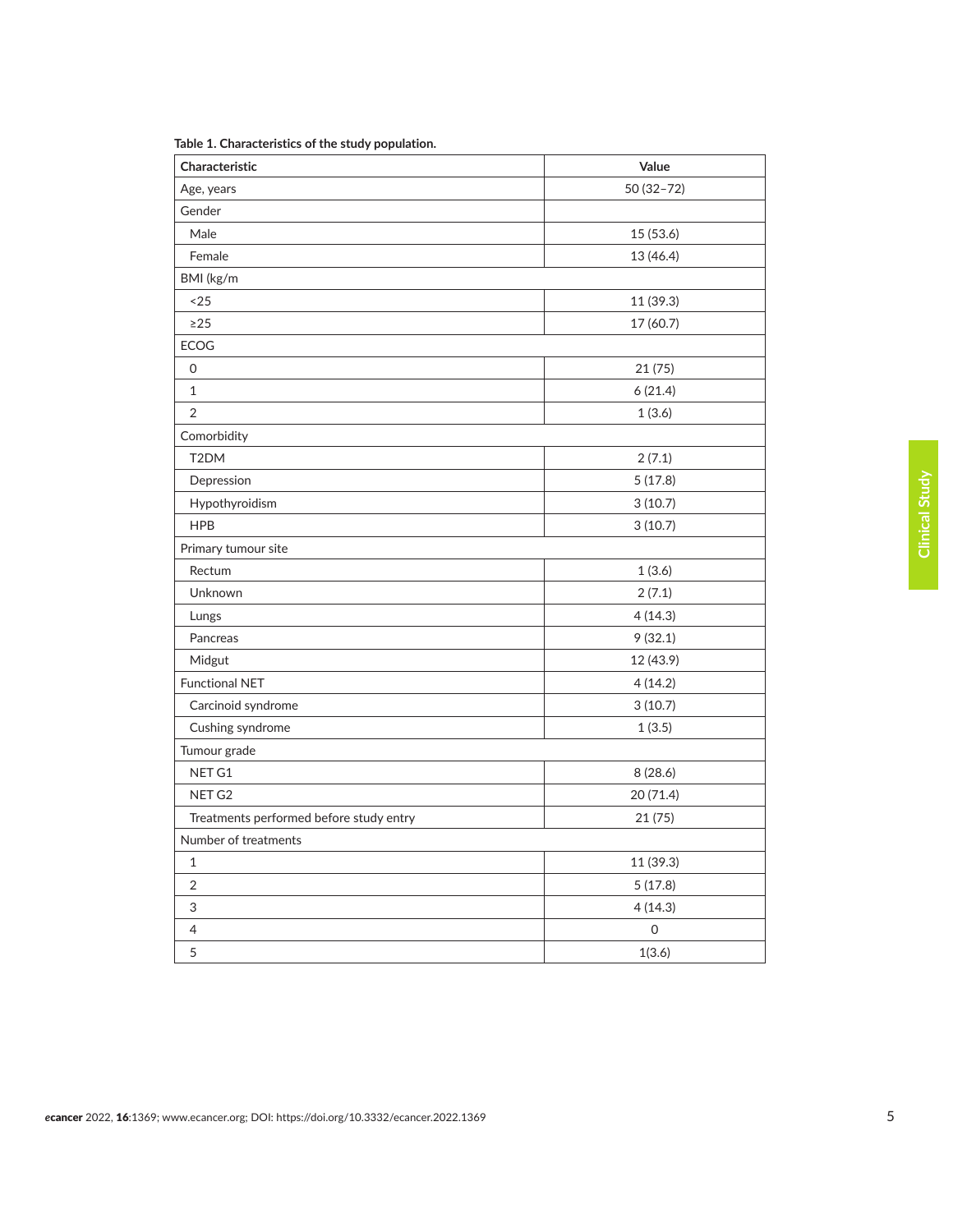<span id="page-5-0"></span>**Table 1. Characteristics of the study population.** *(Continued)*

| Somatostatin analogues | 13(46.4) |
|------------------------|----------|
| Interferon-alpha       | 2(7.1)   |
| 177Lu-DOTATATE         | 1(3.6)   |
| TACE/TAE               | 2(7.1)   |
| Chemotherapy           | 9(32.1)  |
| Debulking surgery      | 1(3.6)   |

Data are presented median and range or *n* (%).

**ECOG PS= Eastern Cooperative Oncology Group performance status, T2DM = Diabetes mellitus** type 2, HPB = High blood pressure, TACE = Transarterial chemoembolisation, TAE = transarterial embolisation,  $177$ Lu-DOTATATE =  $177$ Lu-tetraazacyclododecanetetraacetic acid-octreotide







No significant association was observed between variations in serum levels of fasting glycaemic profiles and DCR at 6 months (insulin,  $p = 0.54$ ; blood glucose,  $p = 0.33$ ; glycated haemoglobin,  $p = 0.069$ ; C-peptide,  $p = 0.68$ ). [Table 3](#page-8-0) shows the median and mean baseline glycaemic profile of patients who achieved DCR in 6 months versus those who did not.

[Figure 4](#page-8-0) shows box plots of fasting glycaemic profiles according to DCR at 6 months: disease stabilisation/response or tumour progression.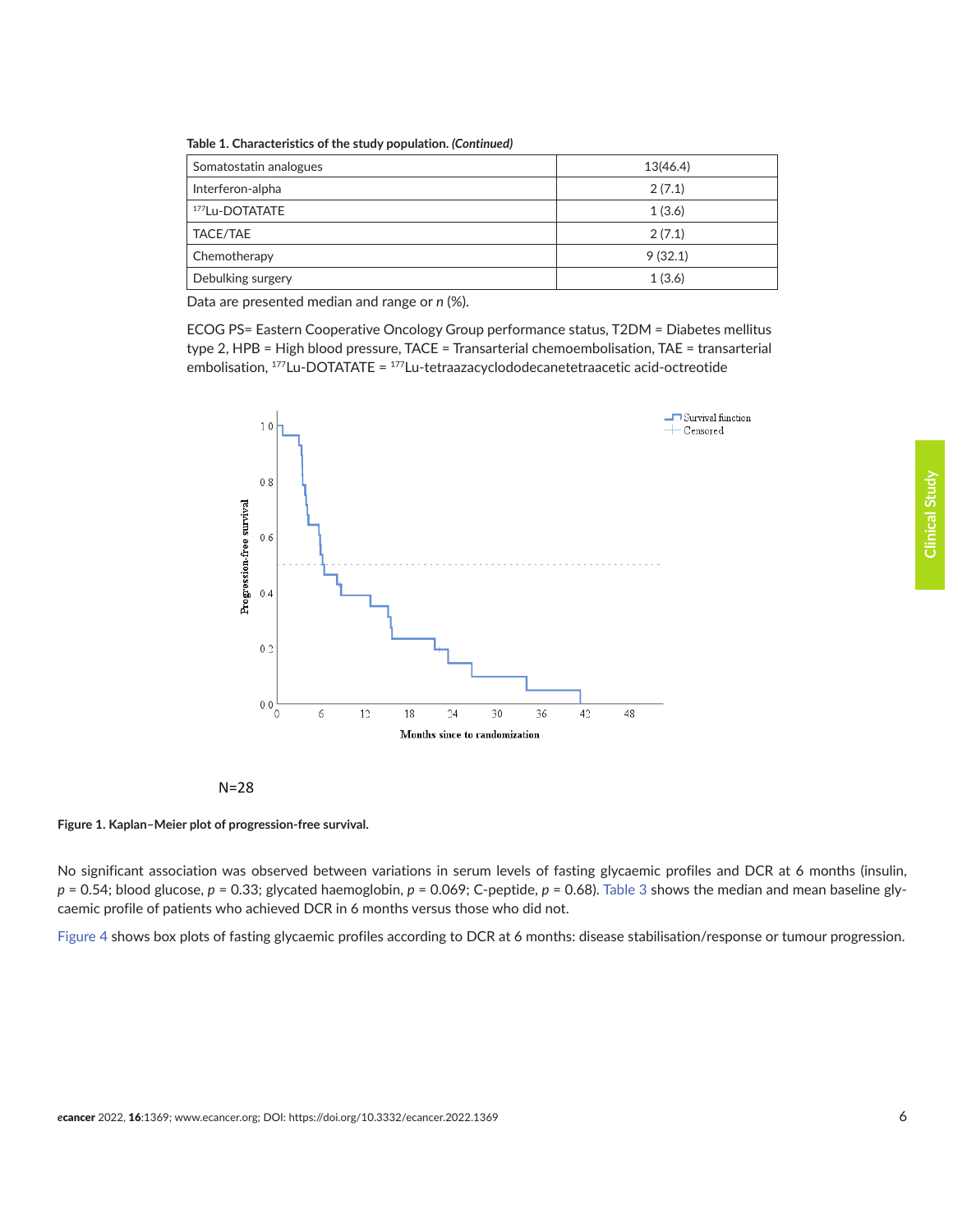## <span id="page-6-0"></span>*Toxicity*

Metformin at a dose of 850 mg twice a day was generally well tolerated. The most prevalent toxicity was diarrhoea. Grade 1 or 2 was found in 21% of the patients and grade 3 or 4 in 14%. Four (14%) patients required dose reduction. All of them are related to diarrhoea grade 3 or 4. The use of metformin was suspended until the control of the symptoms to grade 1; then, it was reintroduced in one tablet per day. There is no patient who discontinued the treatment due to toxicity [\(Table 4](#page-9-0)). All patients achieved the minimum of 80% of drug adherence.

## **Discussion**

This phase II trial, unlike preclinical and retrospective clinical studies in patients with metastatic WD NET [\[14, 15, 17, 25, 26\],](#page-12-0) did not confirm the anti-tumour effects of metformin in patients with grade 1 or 2 NETs. Nearly two-thirds (64%) of the patients presented disease progression before completing 6 months of treatment, no patient experience radiological response and the median PFS was only 6.3 months, similar to what has been observed with placebo in randomised phase III trials. To explore predictive factors of DCR, variations in the glycaemic profile of patients from baseline to 6 months and baseline BMI were analysed but no associations were observed.

Despite the small sample size of our trial, the results presented here indicate a clear lack of tumour activity of metformin monotherapy in WD-NETs. Opposite results were reported in preclinical studies. Vlotides *et al* [\[15\]](#page-12-0) studied metformin activity in three cell lines of NET: in three human tumour cell lines (BON1 human pancreatic NET cells, bronchopulmonary NCI-H727 and midgut GOT1); increasing concentrations of metformin (0.1–10 mM) led to inhibition of cell viability in all three cell populations [\[15\].](#page-12-0) It is possible that the dose used in our trial, the label dose of metformin for T2DM, is not enough to induce cancer-directed effects as metformin concentrations achieved in an *in vitro* N=28 study is much higher than what is achieved *in vivo* (1–20 mM versus 18 μM) [\[27\].](#page-12-0)





**N= >25= 15**

**Figure 2. Kaplan–Meier plot according to baseline body mass index.**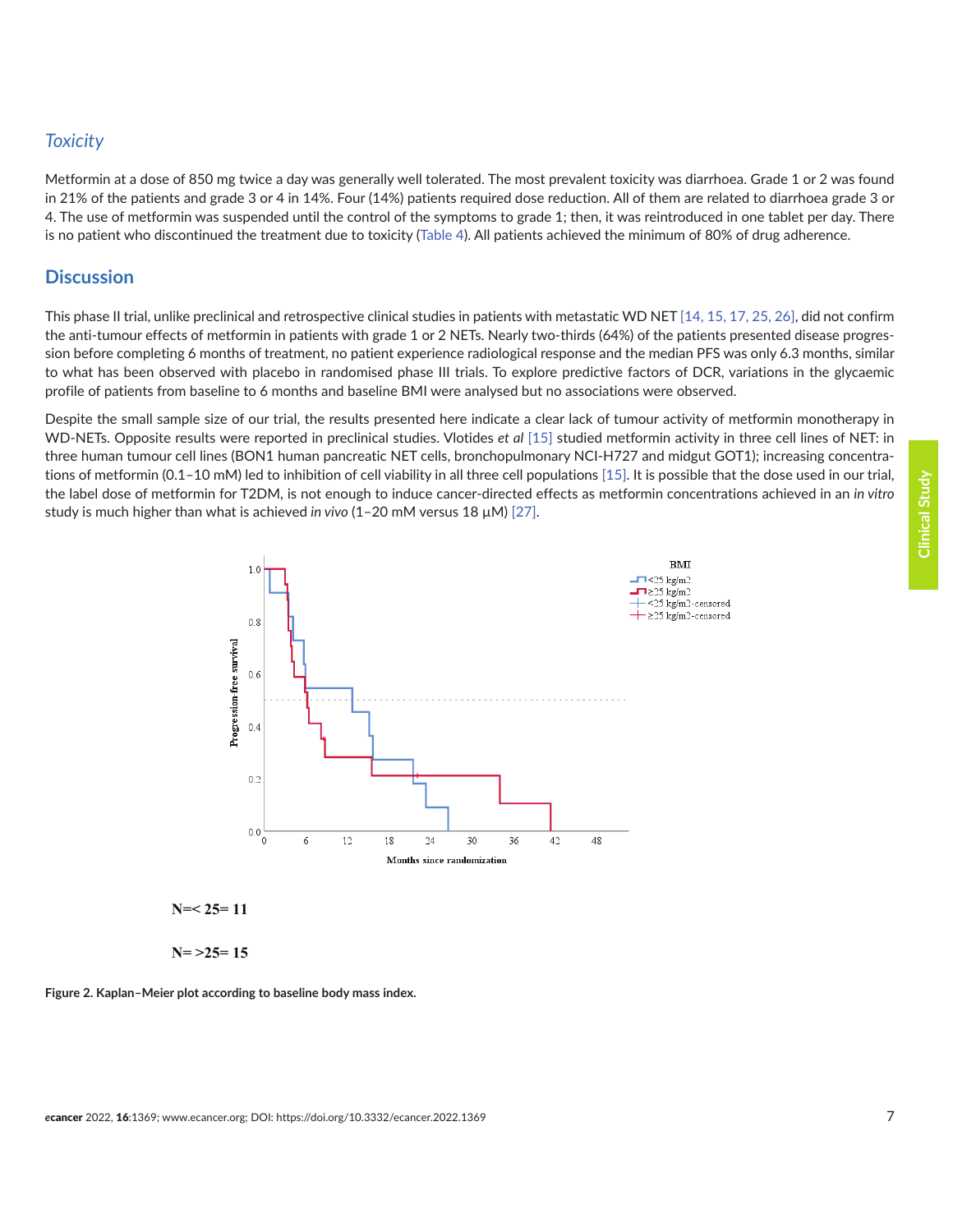<span id="page-7-0"></span>

\* New no target lesion

#### **Figure 3. Waterfall plot.**

| $\frac{1}{2}$ as and $\frac{1}{2}$ , $\frac{1}{2}$ , $\frac{1}{2}$ , $\frac{1}{2}$ , $\frac{1}{2}$ , $\frac{1}{2}$ |                     |                  |  |
|--------------------------------------------------------------------------------------------------------------------|---------------------|------------------|--|
| Fasting glycaemic test                                                                                             | <b>Median</b>       | Mean             |  |
| Glucose (mg/dL)                                                                                                    |                     |                  |  |
| <b>Baseline</b>                                                                                                    | 89 (75-302)         | $99.64 \pm 41.4$ |  |
| 90 days                                                                                                            | 86 (64 - 162)       | $89.2 \pm 20.1$  |  |
| 180 days                                                                                                           | 93 (79-159)         | $96.7 \pm 18.7$  |  |
| HbA1 (%)                                                                                                           |                     |                  |  |
| <b>Baseline</b>                                                                                                    | $5.45(4.8 - 11.5)$  | $6.0 \pm 1.5$    |  |
| 90 days                                                                                                            | $5.40(4.3 - 9.8)$   | $5.7 \pm 1.1$    |  |
| 180 days                                                                                                           | $5.40(4.8-12.4)$    | $5.8 \pm 1.7$    |  |
| Insulin (µIU/mL)                                                                                                   |                     |                  |  |
| <b>Baseline</b>                                                                                                    | $9.5(2.0-23.2)$     | $10.7 \pm 5.6$   |  |
| 90 days                                                                                                            | $7.30(1.6 - 23.3)$  | $8.9 \pm 4.9$    |  |
| 180 days                                                                                                           | $10.10(2.1 - 26.8)$ | $10.81 \pm 7.1$  |  |
| C-Peptide (ng/mL)                                                                                                  |                     |                  |  |
| <b>Baseline</b>                                                                                                    | $2.4(0.32 - 4.8)$   | $2.3 \pm 1.1$    |  |
| 90 days                                                                                                            | $1.9(0.1-5.5)$      | $2.2 \pm 1.1$    |  |
| 180 days                                                                                                           | $2.07(0.7-5.1)$     | $2.3 \pm 1.1$    |  |

**Table 2. Fasting glycaemic profile.**

Data are presented as median (range) and mean ± SD

HbA1 = glycosylated haemoglobin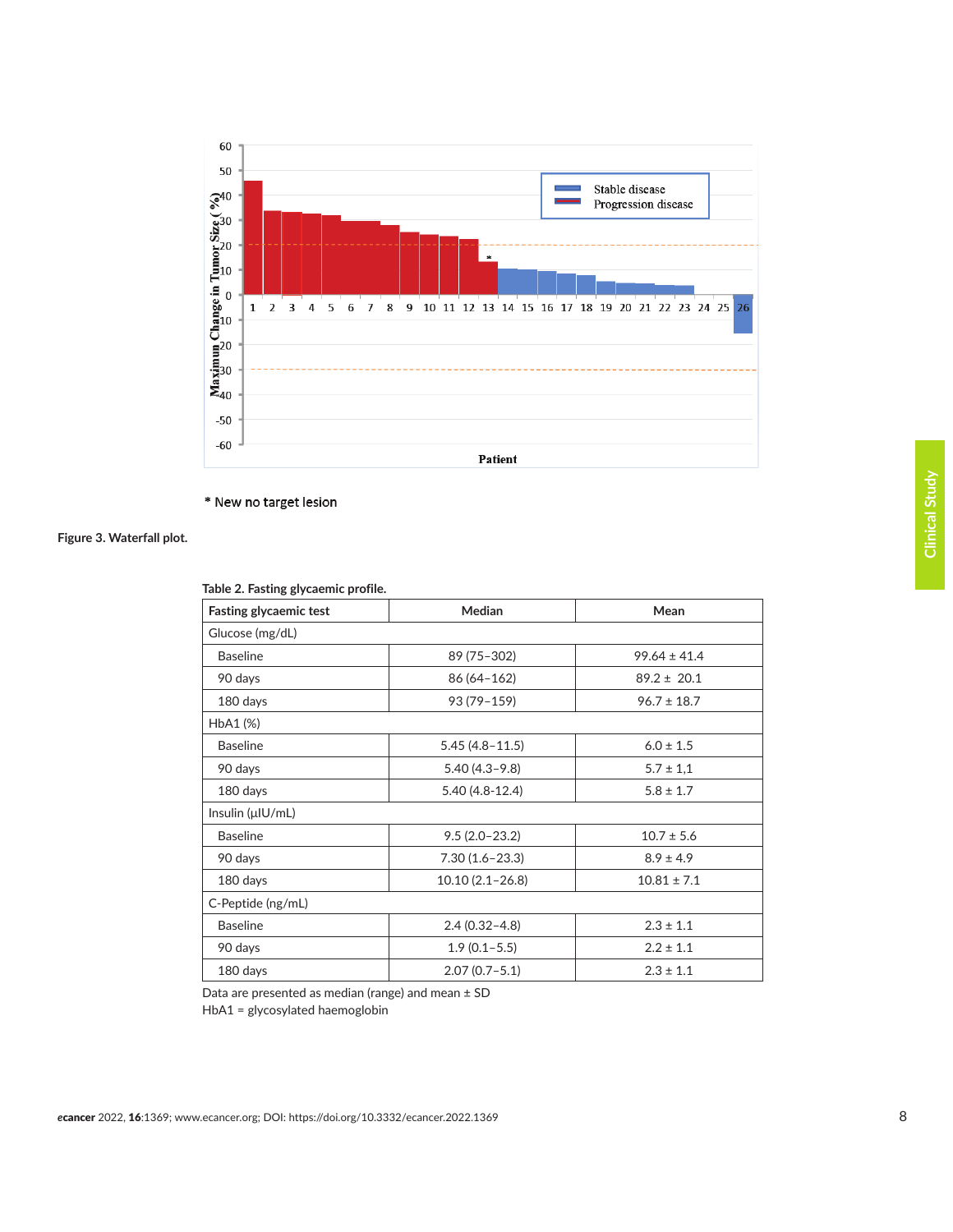<span id="page-8-0"></span>

|  | Table 3. Glycaemic profiles during the trial. |  |  |  |  |
|--|-----------------------------------------------|--|--|--|--|
|--|-----------------------------------------------|--|--|--|--|

| <b>Fasting glycaemic test</b> | Baseline fasting glycaemic profile |                 |  |
|-------------------------------|------------------------------------|-----------------|--|
| Glucose (mg/dL)               | Median                             | Mean            |  |
| Stable disease                | $91(75 - 129)$                     | $95.9 \pm 14.3$ |  |
| Disease progression           | 88 (78-302)                        | $102 \pm 55.8$  |  |
| HbA1 (%)                      |                                    |                 |  |
| Stable disease                | $5.4(4.9-9.0)$                     | $5.88 \pm 1.2$  |  |
| Disease progression           | $5.5(4.8-11.5)$                    | $6.12 \pm 1.8$  |  |
| Insulin (µIU/mL)              |                                    |                 |  |
| Stable disease                | $7.7(2-19.1)$                      | $8.8 \pm 5.4$   |  |
| Disease progression           | $12.5(5.5 - 23.2)$                 | $12.3 \pm 5.5$  |  |
| C-Peptide (ng/ml)             |                                    |                 |  |
| Stable disease                | $2.2(0.5-2.8)$                     | $1.87 \pm 0.7$  |  |
| Disease progression           | $2.6(0.32 - 4.8)$                  | $2.7 \pm 1.3$   |  |

Data are presented as median (range) and mean ± SD HbA1 = glycosylated haemoglobin



A-Glucose (mg/dL); B-glycated hemoglobin (% ); C- Insulin (μIU/ml) D- C peptide (ng/ml)

**Figure 4. Boxplot of fasting glycemic profiles.**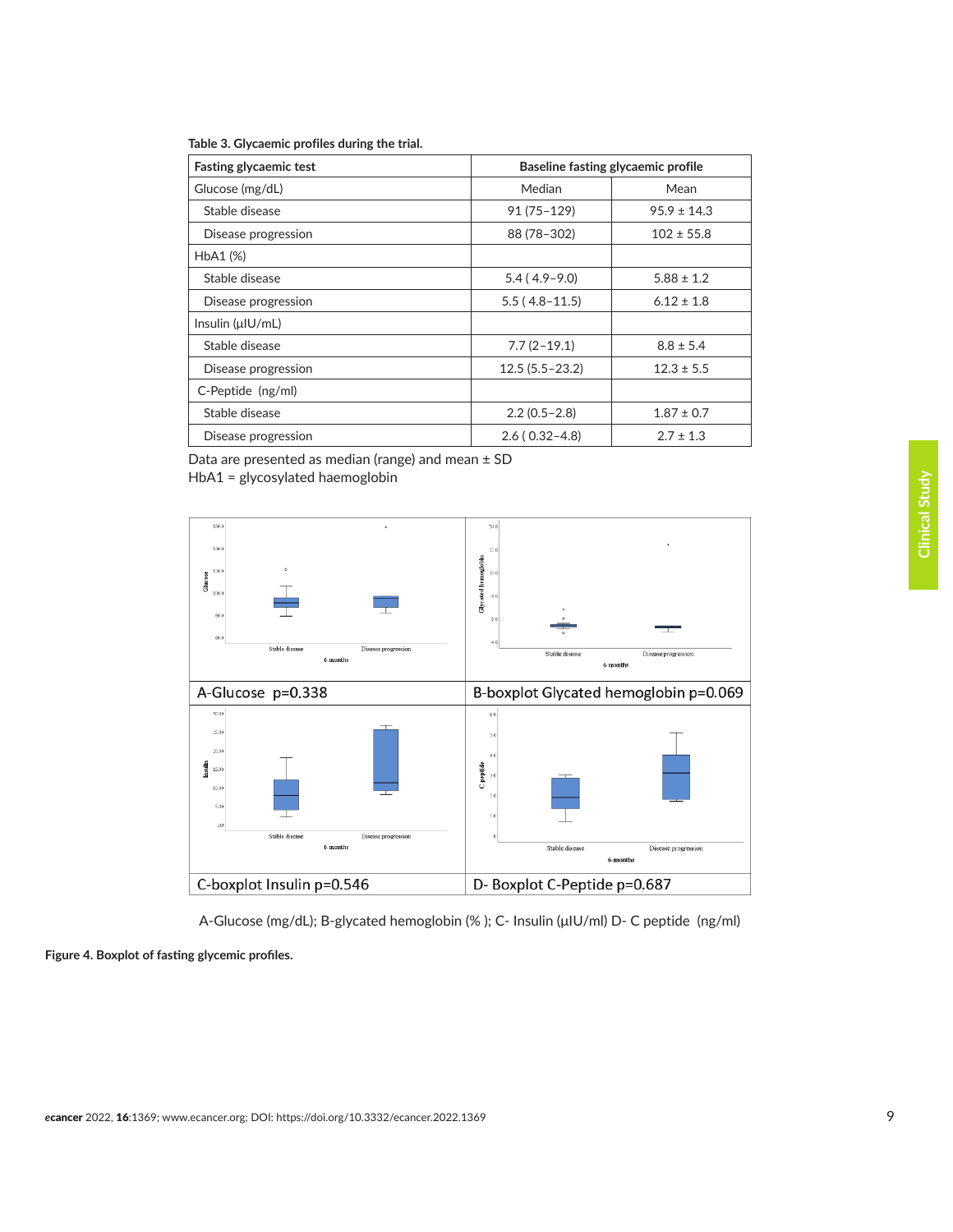| ï<br><b>Contract Contract Contract Contract Contract Contract Contract Contract Contract Contract Contract Contract C</b>            |
|--------------------------------------------------------------------------------------------------------------------------------------|
| ï<br>I<br>i<br>I<br>i                                                                                                                |
| ֬֕<br>ï<br>t<br><b>Contract Contract Contract Contract Contract Contract Contract Contract Contract Contract Contract Contract C</b> |
| ĺ                                                                                                                                    |
| l<br>I<br>l                                                                                                                          |
| l<br>l<br>ï<br>I<br>I<br>i                                                                                                           |
| I<br>I<br>j<br>i<br>l<br>ı                                                                                                           |
| l<br>l<br>I                                                                                                                          |
|                                                                                                                                      |

<span id="page-9-0"></span>

| <b>Toxicity</b> | $N(\%)$  |
|-----------------|----------|
| Nausea          |          |
| $G1-2$          | 6(21.4)  |
| $G3-4$          | 0        |
| Diarrhoea       |          |
| $G1-2$          | 6(21.4)  |
| $G3-4$          | 4(14.3)  |
| Vomiting        |          |
| $G1-2$          | 1(3.6)   |
| $G3-4$          | 0        |
| Dyspepsia       |          |
| $G1-2$          | 3(10.8)  |
| $G3-4$          | 0        |
| Abdominal pain  |          |
| $G1-2$          | 4(14.3)  |
| $G3-4$          | $\Omega$ |
| Xerostomia      |          |
| $G1-2$          | 1(3.6)   |
| $G3-4$          | $\Omega$ |
| Hyporexia       |          |
| $G1-2$          | 2(7.2)   |
| $G3-4$          | 0        |

|  | Table 4. Treatment-related adverse events. |  |
|--|--------------------------------------------|--|
|--|--------------------------------------------|--|

Data are presented as *n* (%)

Based on the data obtained from an *in vitro* study that indicated a possible mTOR inhibition activity of metformin, there was increased interest in the study of metformin and everolimus. It is believed that this association could play a synergistic role in enhancing mTOR inhibition by everolimus, inhibiting a possible resistance mechanism to this drug. An *in vitro* study evaluated the association of metformin and everolimus in cell cultures taken from patients with PNETs and pulmonary NETs. In the PNET culture, the combination of metformin and everolimus was more effective in inhibiting cell proliferation than each of them administered individually [\[14\]](#page-12-0). The combination did not inhibit proliferation in pulmonary NET cells [\[14\]](#page-12-0). Clinical evidence of metformin in NET is mostly from retrospective studies and also in patients treated with everolimus [\[17, 25, 26\]](#page-12-0). The largest retrospective study, the PRIME-NET, analysed 445 PNETs patients treated in 24 Italian medical centres. In that study, all patients received everolimus with or without a somatostatin analogue. Of all patients, 236 developed T2DM: 112 were treated with metformin and 124 with other hypoglycaemic drugs, including insulin. The use of metformin among patients with T2DM, in comparison with those treated with other treatments, was associated with an improvement in median PFS from 20.8 to 44.2 months, with a 51% reduction in the risk of progression or death when compared to normoglycaemic patients (HR: 0.49; 95% CI: 0.34–0.69; *p* < 0.00001) [\[26\].](#page-12-0) Another study, conducted in France, retrospectively evaluated NET patients treated with metformin and everolimus. A total of 213 patients received everolimus, and of these, only 48 had baseline T2DM (19 received metformin). No significant difference in median PFS was noted in the group treated with metformin and everolimus: 15.24 months versus 9.0 months for everolimus alone (HR 0.87, 95% CI: 0.54–1.39; *p* = 0.55) [\[26\].](#page-12-0)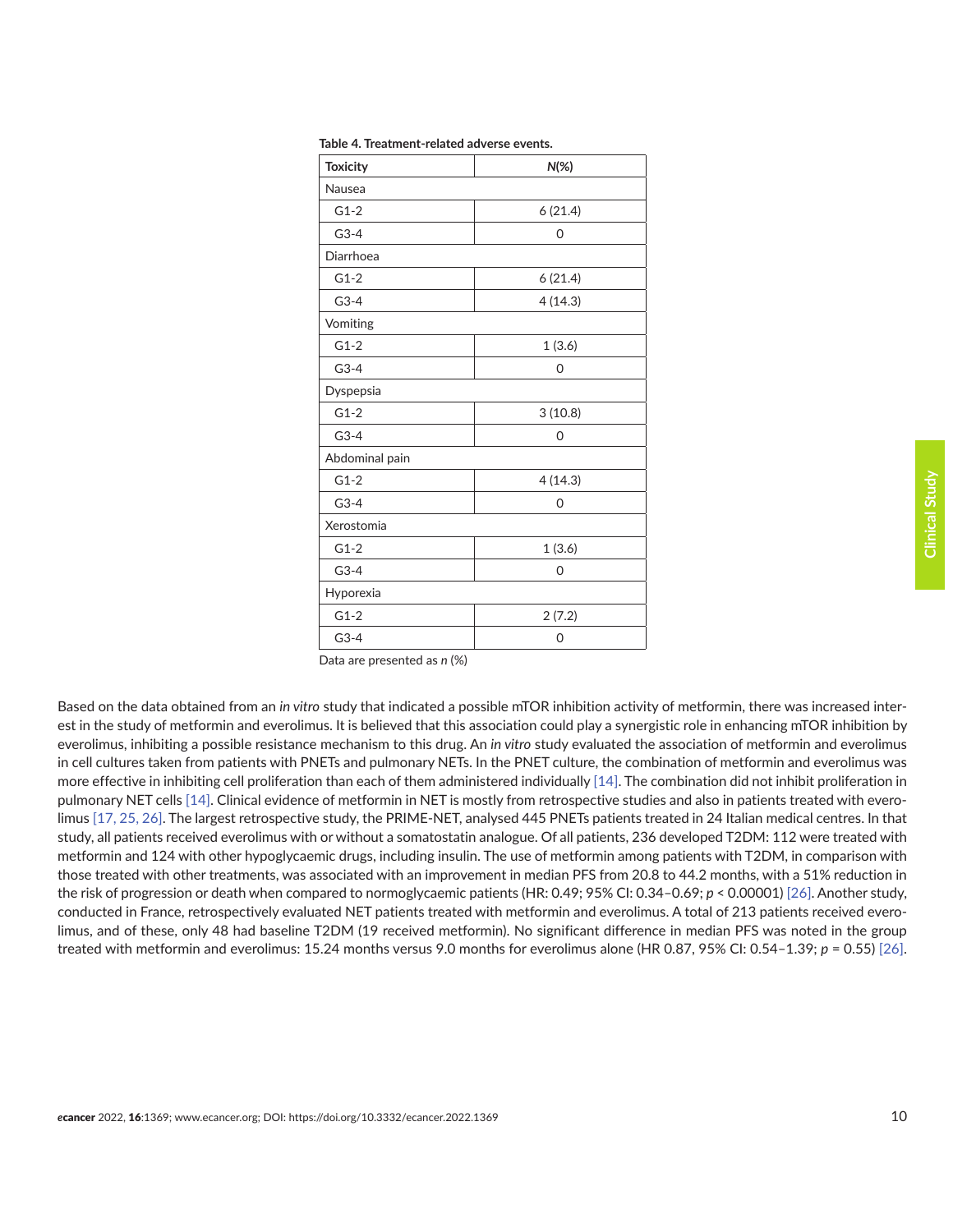Unfortunately, everolimus is not reimbursed for NET in the Brazilian public health system, where all patients were treated, which prevented us from exploring metformin co-administered with everolimus in a prospective study.

To date, all studies that have clinically evaluated metformin activity in NET are retrospective. Therefore, the studied population comprised patients with T2DM [\[17,](#page-12-0) [25, 26\]](#page-12-0). The association between T2DM and an increased incidence of cancer has already been demonstrated by several studies [\[11,](#page-12-0) [28\].](#page-13-0) It is believed that the insulin resistance in patients with T2DM would lead to hyperinsulinemia, which would stimulate multiple cell signalling cascades and growth factors. A recent meta-analysis that collected data from 20 publications with a total of 13,008 patients with T2DM and various cancer types showed that the use of metformin was associated with improvement in overall survival and cancer-specific survival (HR: 0.66; 95% CI: 0.55–0.79 and HR: 0.62; 95% CI: 0.46–0.84, respectively) [\[29\]](#page-13-0), suggesting that patients with T2DM and cancer should be treated with metformin. Herrera-Martínez et al. retrospectively analysed two cohorts of patients with NETs (gastrointestinal NETs and pulmonary carcinoid). Patients with both T2DM and pulmonary carcinoid had more advanced diseases, larger tumours, higher pleural invasion rates and higher death rates [\[16\]](#page-12-0). In our study, we had two patients with T2DM and they experienced disease progression before 6 months of treatment.

The supposed anti-tumour effect of metformin via reduction of promitogenic factors such as hyperinsulinemia and increased IGF-1 led to the hypothesis that variations in fasting glycaemic profiles could be a predictor of metformin activity. Yet, we did not observe associations between variations in glycaemic profiles at baseline and at DCR at 6 months. In the PRIME-NET study, fasting baseline blood glucose levels were also not associated with PFS [\[17\].](#page-12-0)

BMI was another factor explored in the present study. It is believed that fat would play a proinflammatory role and increase insulin resistance, ultimately leading to an increase in signalling pathways and cell proliferation [\[30\].](#page-13-0) In the present study, BMI was not found to be a predictor of DCR. The possible association between obesity and NET was analysed in a case/control study with 96 cases and 96 control subjects, and no association was noted between BMI and NET [\[31\].](#page-13-0) Similarly, in another retrospective analysis of 324 patients treated at a Swedish institution, BMI of ≥25 kg/m<sup>2</sup> was not found to predict a worse prognosis in PNET patients [\[32\]](#page-13-0). A similar result was found in the analysis of patients with resected PNET, in which BMI did not correlate with a higher rate of recurrence or mortality [\[21\].](#page-12-0)

The limitations of this trial should be mentioned. This was a single-centre, uncontrolled phase II trial, which compromises its external validity. To improve internal validity, we enrolled patients with documented progressive disease. Another limitation of this study was not achieving the target sample of 30 patients planned. However, despite its limitations, our study did not identify anti-proliferative signals of metformin in NET, even when noticing that our patients were not heavily pretreated. Therefore, we do not think that further trials of metformin monotherapy are required to confirm our findings. Conversely, the evaluation of cancer-directed effects of metformin combined with everolimus should be sought. As an example, a single-arm phase II trial (NCT02294006) is recruiting patients to investigate the anti-proliferative potential of metformin with everolimus and octreotide LAR in NETs patients.

## **Conclusion**

In conclusion, the use of metformin monotherapy did not demonstrate clinically significant anti-tumour effects in patients with well-differentiated grade 1 and 2 NET. We think that further trials of metformin combined with everolimus, in patients with or without related hyperglycaemia, are worth being conducted.

# **Funding**

This research did not receive any specific grant from any funding agency in the public, commercial or not-for-profit sector.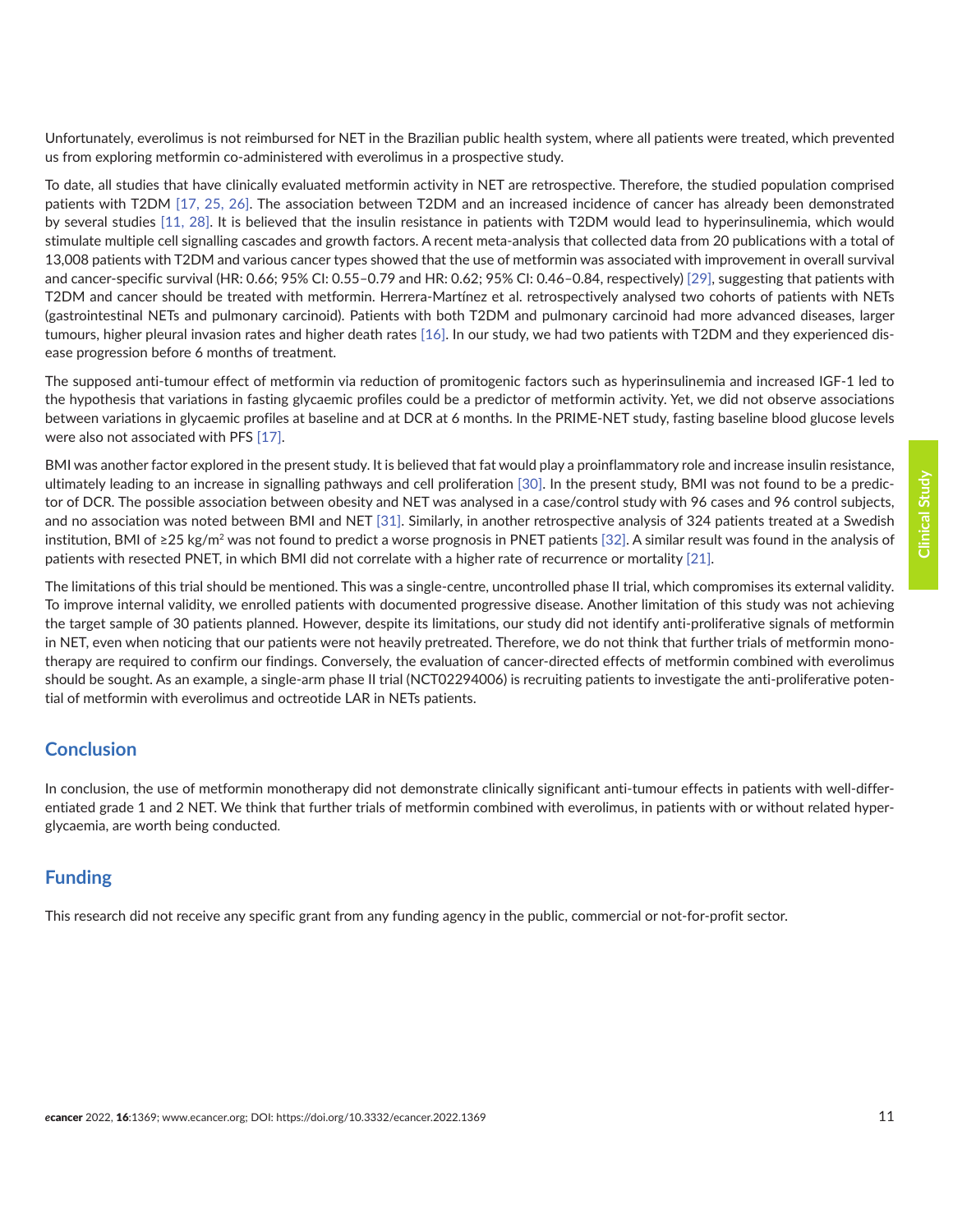# <span id="page-11-0"></span>**Authors' contributions**

Conception and design: J Glasberg and R P Riechelmann. Collection and assembly of data: J Glasberg, A Talans, T R Giollo, R Canella and J E Bezerra Neto. Data analysis and interpretation: J Glasberg, R P Riechelmann and R V Mendonza Lopez. Manuscript writing: J Glasberg and R P Riechelmann. Final approval of manuscript: J Glasberg, A Talans, T Rivelli Giollo, R Canella, J E Bezerra Neto, P M Glenh Hoff and R P Riechelmann.

# **Conflicts of interest**

R P Riechelmann: honoraria for lectures from Novartis.

J Glasberg, A Talans, T Rivelli Giollo, D Zachello Recchimuzzi, J E Bezerra Neto, R V Mendonza Lopez and P M Gehm Hoff: none.

#### **References**

- 1. Dasari A, Shen C, and Halperin D, *et al* (2017) **Trends in the incidence, prevalence, and survival outcomes in patients with neuroendocrine tumors in the United States** *JAMA Oncol* **3**(10) 1335–1342 <https://doi.org/10.1001/jamaoncol.2017.0589>PMID: [28448665](http://www.ncbi.nlm.nih.gov/pubmed/28448665) PMCID: [5824320](http://www.ncbi.nlm.nih.gov/pmc/articles/PMC5824320)
- 2. Halfdanarson TR, Rabe KG, and Rubin J, *et al* (2008) **Pancreatic neuroendocrine tumors (PNETs): incidence, prognosis and recent trend toward improved survival** *Ann Oncol* **19**(10) 1727–1733 <https://doi.org/10.1093/annonc/mdn351> PMID: [18515795](http://www.ncbi.nlm.nih.gov/pubmed/18515795) PMCID: [2735065](http://www.ncbi.nlm.nih.gov/pmc/articles/PMC2735065)
- 3. Riechelmann RP, Weschenfelder RF, and Costa FP, *et al* (2017) **Guidelines for the management of neuroendocrine tumours by the Brazilian gastrointestinal tumour group** *Ecancermedicalscience* **11** 716 <https://doi.org/10.3332/ecancer.2017.716>PMID: [28194228](http://www.ncbi.nlm.nih.gov/pubmed/28194228) PMCID: [5295846](http://www.ncbi.nlm.nih.gov/pmc/articles/PMC5295846)
- 4. Meric-Bernstam F and Gonzalez-Angulo AM (2009) **Targeting the mTOR signaling network for cancer therapy** *J Clin Oncol* **27**(13) 2278–2287<https://doi.org/10.1200/JCO.2008.20.0766> PMID: [19332717](http://www.ncbi.nlm.nih.gov/pubmed/19332717) PMCID: [2738634](http://www.ncbi.nlm.nih.gov/pmc/articles/PMC2738634)
- 5. Chiu CW, Nozawa H, and Hanahan D (2010) **Survival benefit with proapoptotic molecular and pathologic responses from dual targeting of mammalian target of rapamycin and epidermal growth factor receptor in a preclinical model of pancreatic neuroendocrine carcinogenesis** *J Clin Oncol* **28**(29) 4425–4433 <https://doi.org/10.1200/JCO.2010.28.0198>PMID: [20823411](http://www.ncbi.nlm.nih.gov/pubmed/20823411) PMCID: [3041788](http://www.ncbi.nlm.nih.gov/pmc/articles/PMC3041788)
- 6. Pavel ME, Hainsworth JD, and Baudin E, *et al* (2011) **Everolimus plus octreotide long-acting repeatable for the treatment of advanced neuroendocrine tumours associated with carcinoid syndrome (RADIANT-2): a randomised, placebo-controlled, phase 3 study** *Lancet* **378**(9808) 2005–2012 [https://doi.org/10.1016/S0140-6736\(11\)61742-X](https://doi.org/10.1016/S0140-6736(11)61742-X) PMID: [22119496](http://www.ncbi.nlm.nih.gov/pubmed/22119496)
- 7. Yao JC, Shah MH, and Ito T, *et al* (2011) **Everolimus for advanced pancreatic neuroendocrine tumors** *N Engl J Med* **364**(6) 514–523 <https://doi.org/10.1056/NEJMoa1009290> PMID: [21306238](http://www.ncbi.nlm.nih.gov/pubmed/21306238) PMCID: [4208619](http://www.ncbi.nlm.nih.gov/pmc/articles/PMC4208619)
- 8. Yao JC, Fazio N, and Singh S, *et al* (2016) **Everolimus for the treatment of advanced, non-functional neuroendocrine tumours of the lung or gastrointestinal tract (RADIANT-4): a randomised, placebo-controlled, phase 3 study** *Lancet* **387**(10022) 968–977 [https://doi.](https://doi.org/10.1016/S0140-6736(15)00817-X) [org/10.1016/S0140-6736\(15\)00817-X](https://doi.org/10.1016/S0140-6736(15)00817-X)
- 9. Matej A, Bujwid H, and Wronski J (2016) **Glycemic control in patients with insulinoma** *Hormones (Athens)* **15**(4) 489–499 [https://doi.](https://doi.org/10.14310/horm.2002.1706) [org/10.14310/horm.2002.1706](https://doi.org/10.14310/horm.2002.1706)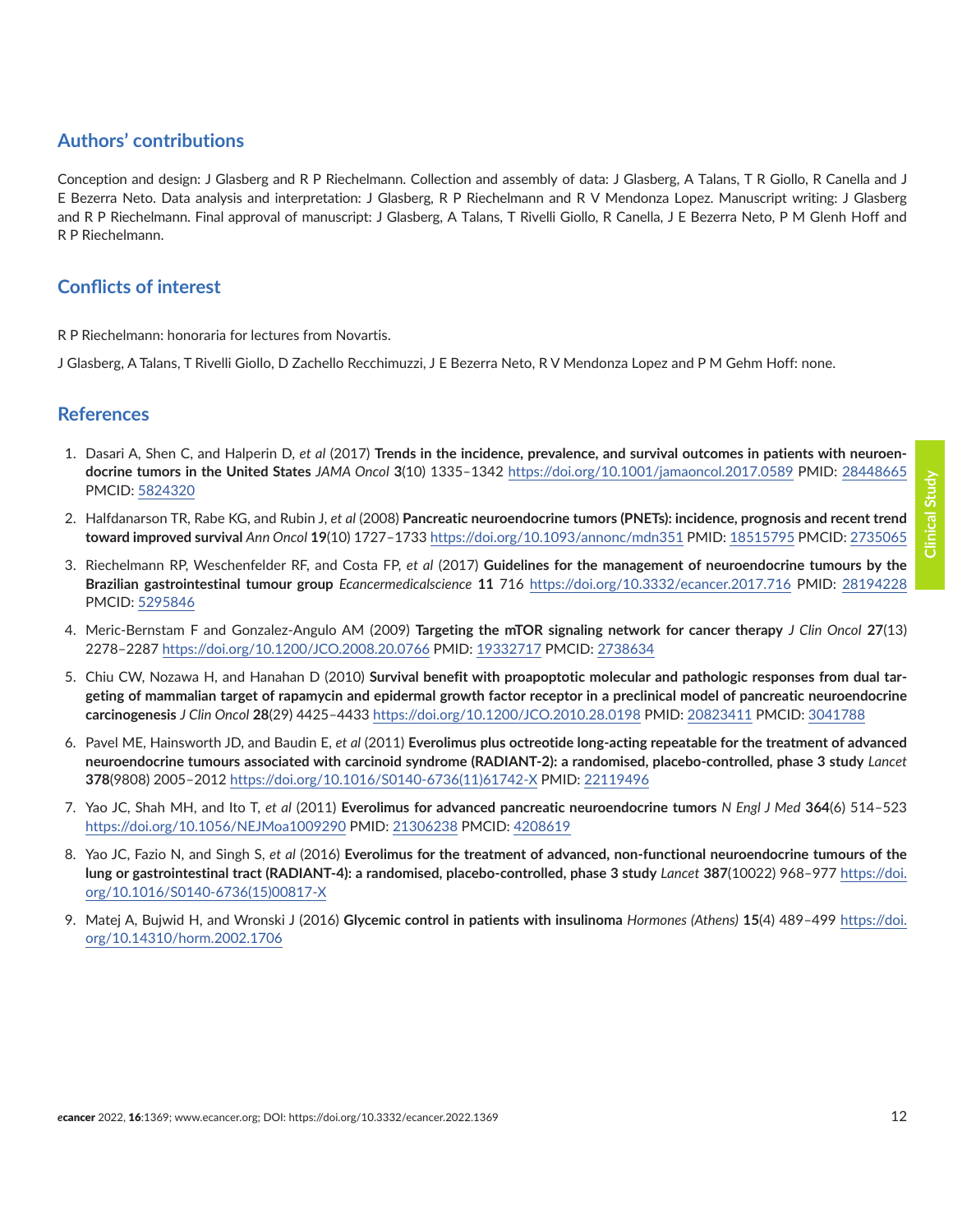- <span id="page-12-0"></span>10. Dowling RJ, Goodwin PJ, and Stambolic V (2011) **Understanding the benefit of metformin use in cancer treatment** *BMC Med* **9** 33 <https://doi.org/10.1186/1741-7015-9-33>PMID: [21470407](http://www.ncbi.nlm.nih.gov/pubmed/21470407) PMCID: [3224599](http://www.ncbi.nlm.nih.gov/pmc/articles/PMC3224599)
- 11. Vigneri P, Frasca F, and Sciacca L, *et al* (2009) **Diabetes and cancer** *Endocr Relat Cancer* **16**(4) 1103–1123 [https://doi.org/10.1677/ERC-](https://doi.org/10.1677/ERC-09-0087)[09-0087](https://doi.org/10.1677/ERC-09-0087) PMID: [19620249](http://www.ncbi.nlm.nih.gov/pubmed/19620249)
- 12. Quinn BJ, Kitagawa H, and Memmott RM, *et al* (2013) **Repositioning metformin for cancer prevention and treatment** *Trends Endocrinol Metab* **24**(9) 469–480<https://doi.org/10.1016/j.tem.2013.05.004>PMID: [23773243](http://www.ncbi.nlm.nih.gov/pubmed/23773243)
- 13. Miranda VC, Barroso-Sousa R, and Glasberg J, *et al* (2014) **Exploring the role of metformin in anticancer treatments: a systematic review** *Drugs Today (Barc)* **50**(9) 623–640 <https://doi.org/10.1358/dot.2014.50.9.2229920>
- 14. Vitali E, Boemi I, and Tarantola G, *et al* (2020) **Metformin and everolimus: a promising combination for neuroendocrine tumors treatment** *Cancers (Basel)* **12**(8) 2143 <https://doi.org/10.3390/cancers12082143>
- 15. Vlotides G, Tanyeri A, and Spampatti M, *et al* (2014) **Anticancer effects of metformin on neuroendocrine tumor cells** *in vitro Hormones (Athens)* **13**(4) 498–508<https://doi.org/10.14310/horm.2002.1517>
- 16. Herrera-Martinez AD, Pedraza-Arevalo S, and L-López F, *et al* (2019) **Type 2 diabetes in neuroendocrine tumors: are biguanides and statins part of the solution?** *J Clin Endocrinol Metab* **104**(1) 57–73 <https://doi.org/10.1210/jc.2018-01455>
- 17. Pusceddu S, Vernieri C, and Di Maio M, *et al* (2018) **Metformin use is associated with longer progression-free survival of patients with diabetes and pancreatic neuroendocrine tumors receiving everolimus and/or somatostatin analogues** *Gastroenterology* **155**(2) 479–489 e7<https://doi.org/10.1053/j.gastro.2018.04.010> PMID: [29655834](http://www.ncbi.nlm.nih.gov/pubmed/29655834)
- 18. Pierotti MA, Berrino F, and Gariboldi M, *et al* (2013) **Targeting metabolism for cancer treatment and prevention: metformin, an old drug with multi-faceted effects** *Oncogene* **32**(12) 1475–1487<https://doi.org/10.1038/onc.2012.181>
- 19. Pernicova I and Korbonits M (2014) **Metformin--mode of action and clinical implications for diabetes and cancer** *Nat Rev Endocrinol* **10**(3) 143–156 <https://doi.org/10.1038/nrendo.2013.256> PMID: [24393785](http://www.ncbi.nlm.nih.gov/pubmed/24393785)
- 20. Daugan M, Dufay Wojcicki A, and d'Hayer B, *et al* (2016) **Metformin: an anti-diabetic drug to fight cancer** *Pharmacol Res* **113**(Pt A) 675–685 <https://doi.org/10.1016/j.phrs.2016.10.006>PMID: [27720766](http://www.ncbi.nlm.nih.gov/pubmed/27720766)
- 21. Cherenfant J, Stocker SJ, and Gage MK, *et al* (2013) **Predicting aggressive behavior in nonfunctioning pancreatic neuroendocrine tumors** *Surgery* **154**(4) 785–791<https://doi.org/10.1016/j.surg.2013.07.004>PMID: [24074416](http://www.ncbi.nlm.nih.gov/pubmed/24074416)
- 22. Zi F, Zi H, and Li Y, *et al* (2018) **Metformin and cancer: an existing drug for cancer prevention and therapy** *Oncol Lett* **15**(1) 683–690 PMID: [29422962](http://www.ncbi.nlm.nih.gov/pubmed/29422962) PMCID: [5772929](http://www.ncbi.nlm.nih.gov/pmc/articles/PMC5772929)
- 23. Pelosi G, Sonzogni A, and Harari S, *et al* (2017) **Classification of pulmonary neuroendocrine tumors: new insights** *Transl Lung Cancer Res* **6**(5) 513–529<https://doi.org/10.21037/tlcr.2017.09.04> PMID: [29114468](http://www.ncbi.nlm.nih.gov/pubmed/29114468) PMCID: [5653522](http://www.ncbi.nlm.nih.gov/pmc/articles/PMC5653522)
- 24. Eisenhauer EA, Therasse P, and Bogaerts J, *et al* (2009) **New response evaluation criteria in solid tumours: revised RECIST guideline (version 1.1)** *Eur J Cancer* **45**(2) 228–247<https://doi.org/10.1016/j.ejca.2008.10.026>
- 25. Pusceddu S, Buzzoni R, and Vernieri C, *et al* (2016) **Metformin with everolimus and octreotide in pancreatic neuroendocrine tumor patients with diabetes** *Future Oncol* **12**(10) 1251–1260 <https://doi.org/10.2217/fon-2015-0077>PMID: [26890290](http://www.ncbi.nlm.nih.gov/pubmed/26890290)
- 26. Hue-Fontaine L, Lemelin A, and Forestier J, *et al* (2020) **Metformin and everolimus in neuroendocrine tumours: a synergic effect?** *Clin Res Hepatol Gastroenterol* **44**(6) 954–960 <https://doi.org/10.1016/j.clinre.2020.02.011> PMID: [32146090](http://www.ncbi.nlm.nih.gov/pubmed/32146090)
- 27. Tucker GT, Casey C, and Phillips PJ, *et al* (1981) **Metformin kinetics in healthy subjects and in patients with diabetes mellitus** *Br J Clin Pharmacol* **12**(2) 235–246 <https://doi.org/10.1111/j.1365-2125.1981.tb01206.x>PMID: [7306436](http://www.ncbi.nlm.nih.gov/pubmed/7306436) PMCID: [1401849](http://www.ncbi.nlm.nih.gov/pmc/articles/PMC1401849)